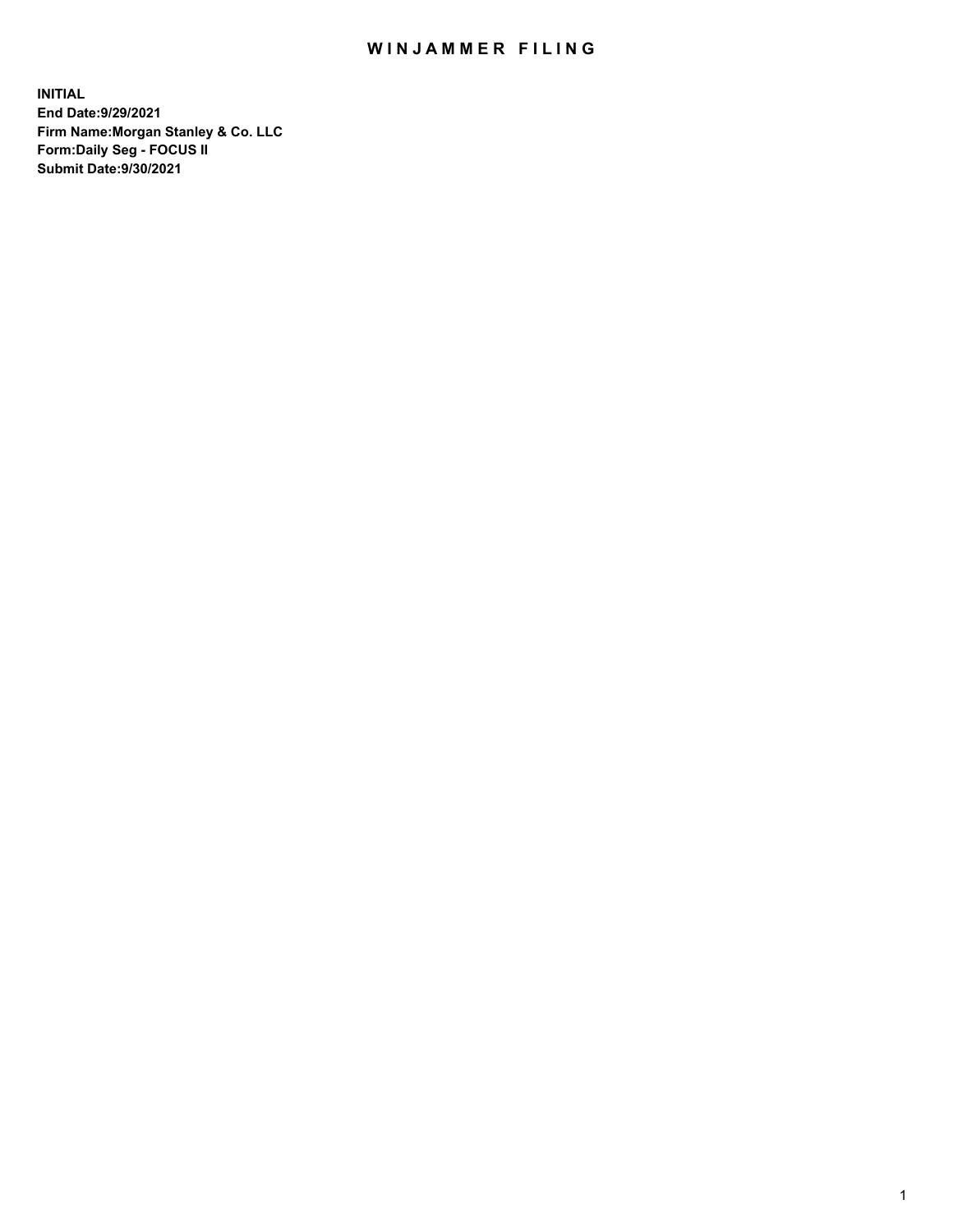**INITIAL End Date:9/29/2021 Firm Name:Morgan Stanley & Co. LLC Form:Daily Seg - FOCUS II Submit Date:9/30/2021 Daily Segregation - Cover Page**

| Name of Company                                                                                                                                                                                                                                                                                                                | Morgan Stanley & Co. LLC                               |
|--------------------------------------------------------------------------------------------------------------------------------------------------------------------------------------------------------------------------------------------------------------------------------------------------------------------------------|--------------------------------------------------------|
| <b>Contact Name</b>                                                                                                                                                                                                                                                                                                            | <b>Ikram Shah</b>                                      |
| <b>Contact Phone Number</b>                                                                                                                                                                                                                                                                                                    | 212-276-0963                                           |
| <b>Contact Email Address</b>                                                                                                                                                                                                                                                                                                   | Ikram.shah@morganstanley.com                           |
| FCM's Customer Segregated Funds Residual Interest Target (choose one):<br>a. Minimum dollar amount: ; or<br>b. Minimum percentage of customer segregated funds required:% ; or<br>c. Dollar amount range between: and; or<br>d. Percentage range of customer segregated funds required between:% and%.                         | 235,000,000<br><u>0</u><br>0 <sup>0</sup><br><u>00</u> |
| FCM's Customer Secured Amount Funds Residual Interest Target (choose one):<br>a. Minimum dollar amount: ; or<br>b. Minimum percentage of customer secured funds required:% ; or<br>c. Dollar amount range between: and; or<br>d. Percentage range of customer secured funds required between:% and%.                           | 140,000,000<br><u>0</u><br><u>00</u><br>00             |
| FCM's Cleared Swaps Customer Collateral Residual Interest Target (choose one):<br>a. Minimum dollar amount: ; or<br>b. Minimum percentage of cleared swaps customer collateral required:% ; or<br>c. Dollar amount range between: and; or<br>d. Percentage range of cleared swaps customer collateral required between:% and%. | 92,000,000<br><u>0</u><br><u>00</u><br>00              |

Attach supporting documents CH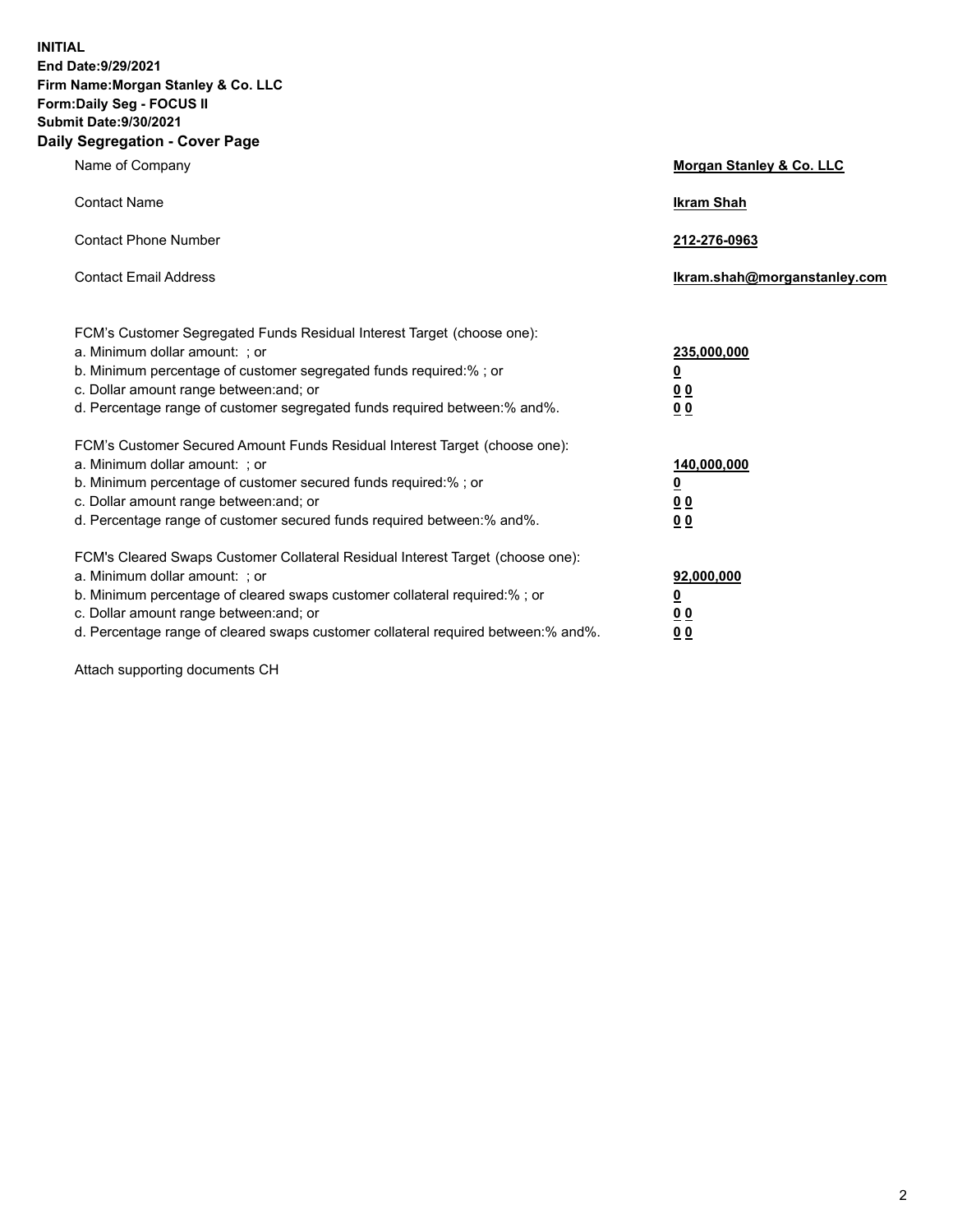## **INITIAL End Date:9/29/2021 Firm Name:Morgan Stanley & Co. LLC Form:Daily Seg - FOCUS II Submit Date:9/30/2021**

## **Daily Segregation - Secured Amounts**

Foreign Futures and Foreign Options Secured Amounts Amount required to be set aside pursuant to law, rule or regulation of a foreign government or a rule of a self-regulatory organization authorized thereunder 1. Net ledger balance - Foreign Futures and Foreign Option Trading - All Customers A. Cash **5,387,078,900** [7315] B. Securities (at market) **1,945,740,380** [7317] 2. Net unrealized profit (loss) in open futures contracts traded on a foreign board of trade **259,480,548** [7325] 3. Exchange traded options a. Market value of open option contracts purchased on a foreign board of trade **50,986,546** [7335] b. Market value of open contracts granted (sold) on a foreign board of trade **-23,326,855** [7337] 4. Net equity (deficit) (add lines 1. 2. and 3.) **7,619,959,519** [7345] 5. Account liquidating to a deficit and account with a debit balances - gross amount **57,130,920** [7351] Less: amount offset by customer owned securities **-54,615,385** [7352] **2,515,535** 6. Amount required to be set aside as the secured amount - Net Liquidating Equity Method (add lines 4 and 5) 7. Greater of amount required to be set aside pursuant to foreign jurisdiction (above) or line 6. FUNDS DEPOSITED IN SEPARATE REGULATION 30.7 ACCOUNTS 1. Cash in banks A. Banks located in the United States **590,017,213** [7500] B. Other banks qualified under Regulation 30.7 **302,112,965** [7520] **892,130,178** 2. Securities A. In safekeeping with banks located in the United States **507,942,133** [7540] B. In safekeeping with other banks qualified under Regulation 30.7 **59,458,027** [7560] **567,400,160**

- 3. Equities with registered futures commission merchants
	-
	- B. Securities **0** [7590]
	- C. Unrealized gain (loss) on open futures contracts **-530,608** [7600]
	- D. Value of long option contracts **0** [7610]
	- E. Value of short option contracts **0** [7615] **12,058,620** [7620]
- 4. Amounts held by clearing organizations of foreign boards of trade
	-
	- B. Securities **0** [7650]
	- C. Amount due to (from) clearing organization daily variation **0** [7660]
	- D. Value of long option contracts **0** [7670]
	- E. Value of short option contracts **0** [7675] **0** [7680]
- 5. Amounts held by members of foreign boards of trade
	-
	-
	- C. Unrealized gain (loss) on open futures contracts **260,011,157** [7720]
	- D. Value of long option contracts **50,986,546** [7730]
	-
- 6. Amounts with other depositories designated by a foreign board of trade **0** [7760]
- 7. Segregated funds on hand **0** [7765]
- 8. Total funds in separate section 30.7 accounts **7,838,094,862** [7770]
- 9. Excess (deficiency) Set Aside for Secured Amount (subtract line 7 Secured Statement Page 1 from Line 8)
- 10. Management Target Amount for Excess funds in separate section 30.7 accounts **140,000,000** [7780]
- 11. Excess (deficiency) funds in separate 30.7 accounts over (under) Management Target **75,619,808** [7785]

**0** [7305]

[7354] **7,622,475,054** [7355]

**7,622,475,054** [7360]

[7530]

[7570]

A. Cash **12,589,228** [7580]

A. Cash **0** [7640]

 A. Cash **4,700,494,836** [7700] B. Securities **1,378,340,220** [7710] E. Value of short option contracts **-23,326,855** [7735] **6,366,505,904** [7740] **215,619,808** [7380]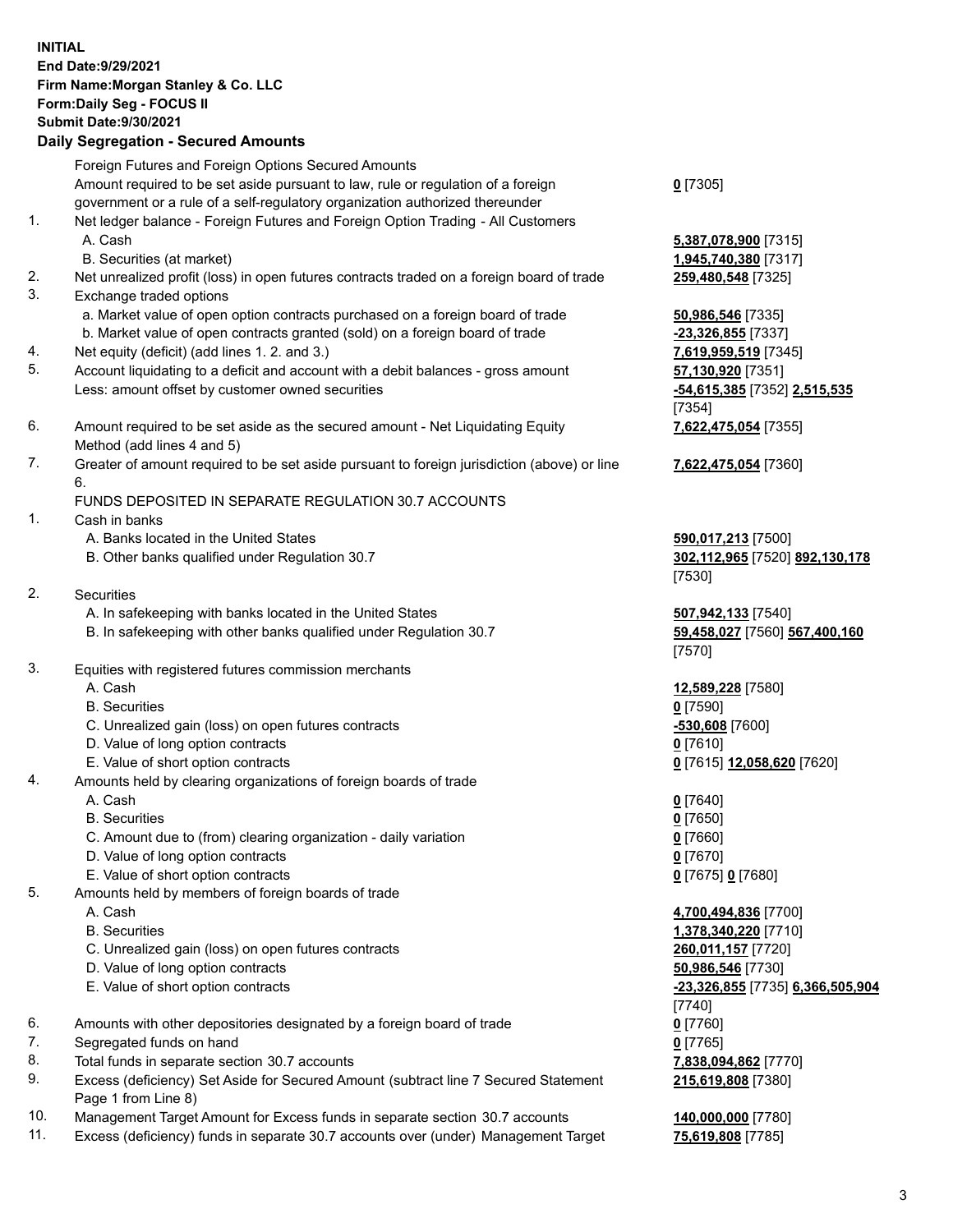**INITIAL End Date:9/29/2021 Firm Name:Morgan Stanley & Co. LLC Form:Daily Seg - FOCUS II Submit Date:9/30/2021 Daily Segregation - Segregation Statement** SEGREGATION REQUIREMENTS(Section 4d(2) of the CEAct) 1. Net ledger balance A. Cash **18,894,027,397** [7010] B. Securities (at market) **7,815,902,268** [7020] 2. Net unrealized profit (loss) in open futures contracts traded on a contract market **-1,766,618,941** [7030] 3. Exchange traded options A. Add market value of open option contracts purchased on a contract market **1,674,147,346** [7032] B. Deduct market value of open option contracts granted (sold) on a contract market **-1,269,683,738** [7033] 4. Net equity (deficit) (add lines 1, 2 and 3) **25,347,774,332** [7040] 5. Accounts liquidating to a deficit and accounts with debit balances - gross amount **486,098,644** [7045] Less: amount offset by customer securities **-485,676,283** [7047] **422,361** [7050] 6. Amount required to be segregated (add lines 4 and 5) **25,348,196,693** [7060] FUNDS IN SEGREGATED ACCOUNTS 7. Deposited in segregated funds bank accounts A. Cash **2,484,518,006** [7070] B. Securities representing investments of customers' funds (at market) **0** [7080] C. Securities held for particular customers or option customers in lieu of cash (at market) **3,256,251,699** [7090] 8. Margins on deposit with derivatives clearing organizations of contract markets A. Cash **15,329,368,944** [7100] B. Securities representing investments of customers' funds (at market) **0** [7110] C. Securities held for particular customers or option customers in lieu of cash (at market) **4,413,958,140** [7120] 9. Net settlement from (to) derivatives clearing organizations of contract markets **-307,509,945** [7130] 10. Exchange traded options A. Value of open long option contracts **1,674,147,346** [7132] B. Value of open short option contracts **-1,269,683,738** [7133] 11. Net equities with other FCMs A. Net liquidating equity **8,291,598** [7140] B. Securities representing investments of customers' funds (at market) **0** [7160] C. Securities held for particular customers or option customers in lieu of cash (at market) **0** [7170] 12. Segregated funds on hand **145,692,429** [7150] 13. Total amount in segregation (add lines 7 through 12) **25,735,034,479** [7180] 14. Excess (deficiency) funds in segregation (subtract line 6 from line 13) **386,837,786** [7190] 15. Management Target Amount for Excess funds in segregation **235,000,000** [7194] **151,837,786** [7198]

16. Excess (deficiency) funds in segregation over (under) Management Target Amount Excess